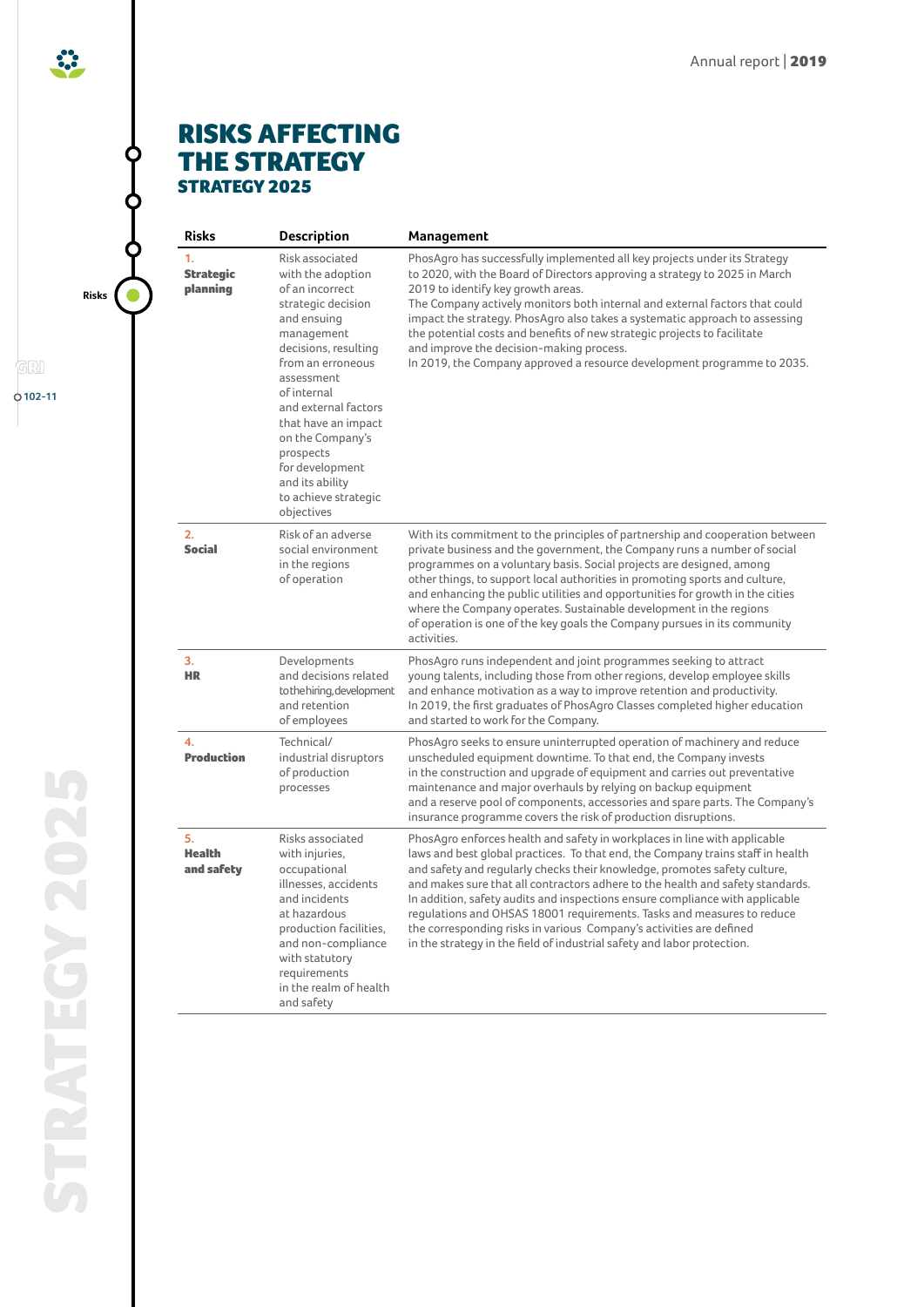| <b>Risks</b>                                      | <b>Description</b>                                                                                                                                                   | Management                                                                                                                                                                                                                                                                                                                                                                                                                                                                                                                                                                                                                                                                                                                                                                                                                                                                                                                                                                            |
|---------------------------------------------------|----------------------------------------------------------------------------------------------------------------------------------------------------------------------|---------------------------------------------------------------------------------------------------------------------------------------------------------------------------------------------------------------------------------------------------------------------------------------------------------------------------------------------------------------------------------------------------------------------------------------------------------------------------------------------------------------------------------------------------------------------------------------------------------------------------------------------------------------------------------------------------------------------------------------------------------------------------------------------------------------------------------------------------------------------------------------------------------------------------------------------------------------------------------------|
| 6.<br><b>Environment</b>                          | Risks of potential<br>environmental<br>damage resulting<br>from the Company's<br>operations                                                                          | PhosAgro conducts regular analysis and assessment of its impact<br>on the environment. The environmental impact is mitigated through<br>the upgrade of treatment and warehousing facilities and the implementation<br>of energy efficiency programmes. The Company partners with the UNESCO<br>and the International Union of Pure and Applied Chemistry (IUPAC) to provide<br>research grants as part of the Green Chemistry for Life project seeking<br>to protect the environment and human health through energy efficient<br>processes and environmentally friendly technologies based on innovative<br>solutions. PhosAgro's investment projects harness the best available techniques<br>to reduce unit feedstock and energy costs while also cutting unit emissions<br>of regulated substances. The Company discloses its environmental impact<br>mitigation goals and performance in line with applicable laws and as part<br>of the Carbon Disclosure Project (since 2019). |
| 7.<br><b>Project</b>                              | Risks associated<br>with delays<br>and budget overruns<br>in construction<br>and upgrade projects,<br>along with failure<br>to deliver project<br>efficiency targets | PhosAgro strives to adhere to approved project budgets and schedules<br>and to take a unified implementation approach leveraging a variety of project<br>management tools. All projects go through a multi-step review and approval<br>process. For large-scale and strategically important projects, dedicated project<br>management offices are set up. The Company regularly monitors progress<br>against project budgets and deadlines.                                                                                                                                                                                                                                                                                                                                                                                                                                                                                                                                           |
| 8.<br><b>Business</b><br>processes<br>and systems | Inefficiency<br>or disruption<br>of the Company's<br>business processes,<br>including risks related<br>to counterparties<br>and supply chain                         | PhosAgro seeks to maximise efficiency of all its business processes and systems.<br>Business process efficiency reviews are conducted on a regular basis to identify<br>potential bottlenecks and develop and implement efficiency improvement<br>initiatives.<br>The Company strives to minimise the risk of disruptions in supplies of key raw<br>materials to its production facilities. To that end, PhosAgro uses multi-stage<br>tender procedures and enters into long-term contracts with its most reliable<br>suppliers.<br>The Company also monitors its IT infrastructure on an ongoing basis and carries<br>out a number of initiatives to mitigate risks associated with business process<br>disruptions caused by technological factors or cyberattacks.                                                                                                                                                                                                                 |
| 9.<br><b>Tax</b>                                  | Potential<br>claims lodged<br>by tax authorities<br>in response<br>to the Company's<br>failure to correctly<br>file tax returns or pay<br>taxes in due time          | PhosAgro complies with tax laws of the countries where it operates.<br>The Company tracks all changes (including the planned ones) in tax<br>laws, analyses the law enforcement practices, and seeks clarifications<br>from the government on taxes. In addition, law and accountancy firms<br>are engaged to advise on the administration of applicable tax laws.                                                                                                                                                                                                                                                                                                                                                                                                                                                                                                                                                                                                                    |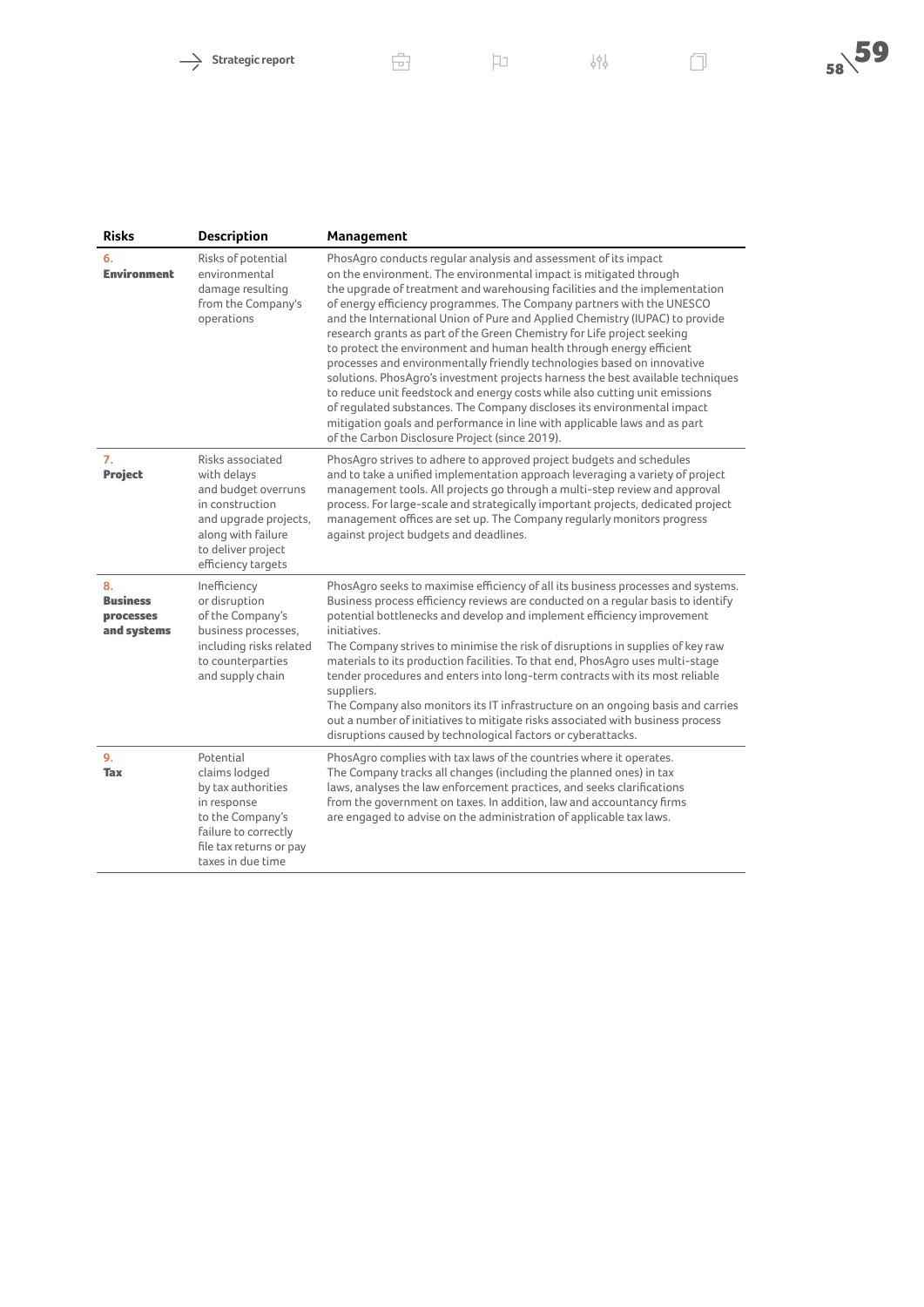**Risks**

 $\ddot{\cdot}$ 

| <b>Risks</b>                          | <b>Description</b>                                                                                                                                                                                                                                                                    | Management                                                                                                                                                                                                                                                                                                                                                                                                                                                                                                                                                                                                                                                                                                                     |
|---------------------------------------|---------------------------------------------------------------------------------------------------------------------------------------------------------------------------------------------------------------------------------------------------------------------------------------|--------------------------------------------------------------------------------------------------------------------------------------------------------------------------------------------------------------------------------------------------------------------------------------------------------------------------------------------------------------------------------------------------------------------------------------------------------------------------------------------------------------------------------------------------------------------------------------------------------------------------------------------------------------------------------------------------------------------------------|
| 10.<br><b>Information</b><br>security | Losses incurred<br>on the Company's<br>property and assets<br>as a result of unauthorised<br>access to its<br>information systems<br>or disclosure<br>of confidential data                                                                                                            | PhosAgro implements a number of initiatives to prevent unauthorised access<br>to its information systems and disclosure of confidential data. A wide variety<br>of technical and software solutions, including those based on encryption,<br>are used to control access to information resources and systems. Access<br>rights are granted to specific user groups. There is a clear definition<br>of what constitutes confidential information and how it should be handled.<br>The Company undertakes regular audits to ensure strict compliance<br>with the Company's confidentiality policy.                                                                                                                               |
| 11.<br><b>Economic</b><br>security    | Losses incurred<br>on the Company's<br>property and assets<br>as a result of economic<br>crimes committed<br>by employees or third<br>parties, including<br>fraud and theft                                                                                                           | The Company takes steps to prevent potential damage to its property<br>and assets as a result of economic law infringements, including by introducing<br>access authorisations to the Company's administrative and production<br>facilities, clearly differentiating between responsibilities as part of contract<br>or transaction execution, vetting counterparties before signing a contract,<br>and putting in place a dedicated hotline. Moreover, additional checks<br>are undertaken by a variety of the Company's functions.                                                                                                                                                                                           |
| 12.<br><b>Regulatory</b>              | Untimely receipt/<br>extension of licences;<br>legislative changes<br>that might bring<br>about higher cost<br>of doing business,<br>restrictive policies<br>by regulators,<br>weaker equity story<br>of the Company and/<br>or transformation<br>of the competitive<br>landscape     | PhosAgro is in full compliance with applicable laws. To make sure it gets timely<br>updates on potential legislative changes, the Company closely tracks initiatives<br>of legislators, the government and regulators, and takes part in discussing<br>of such initiatives and drafting relevant recommendations in partnership<br>with professional associations. The Company prepares and submits documents<br>in due time to receive or extend licences required for its business.                                                                                                                                                                                                                                          |
| 13.<br><b>Corruption</b>              | Losses resulting<br>from non-compliance<br>or inadequate<br>compliance<br>with applicable anti-<br>corruption laws<br>by the Company or its<br>employees (penalties<br>levied against<br>the Company by state<br>authorities and other<br>damages)                                    | PhosAgro makes sure its facilities and partners fully comply with applicable<br>anti-corruption laws. To that end, it provides training in combating corruption<br>and administrating the anti-corruption law, and promotes zero tolerance<br>towards corruption among the Company's employees and partners. Among<br>other things, the Company has approved the Anti-Fraud and Anti-Corruption<br>Policy, the Code of Ethics, and the Regulations on Conflict of Interest.<br>Starting from 2019, the Company's counterparties are obliged to declare<br>their compliance with anti-corruption laws.<br>The Company is a member of the Anti-Corruption Charter of Russian Business.                                           |
| 14.<br><b>Reputation</b>              | Damage caused<br>to the Company's<br>business reputation<br>as a result<br>of unauthorised<br>disclosure<br>of information<br>about the Company's<br>operations, financial<br>results, senior<br>management, etc.<br>in the mass media<br>or employees' neglect<br>of business ethics | In its operations, PhosAgro demonstrates commitment to transparency<br>by disclosing all relevant material facts and circumstances. The Company has<br>adopted an information policy and a media engagement policy. Information<br>about the Company is available on its website and in the mass media. PhosAgro<br>provides comments in response to media enquiries and regularly monitors<br>coverage in both Russian and international media.<br>To protect its business reputation, the Company has approved<br>the Code of Ethics setting out unified rules for PhosAgro's employees based<br>on the principles of integrity, good judgement, fair play and partnership<br>and designed to support the Company's success. |